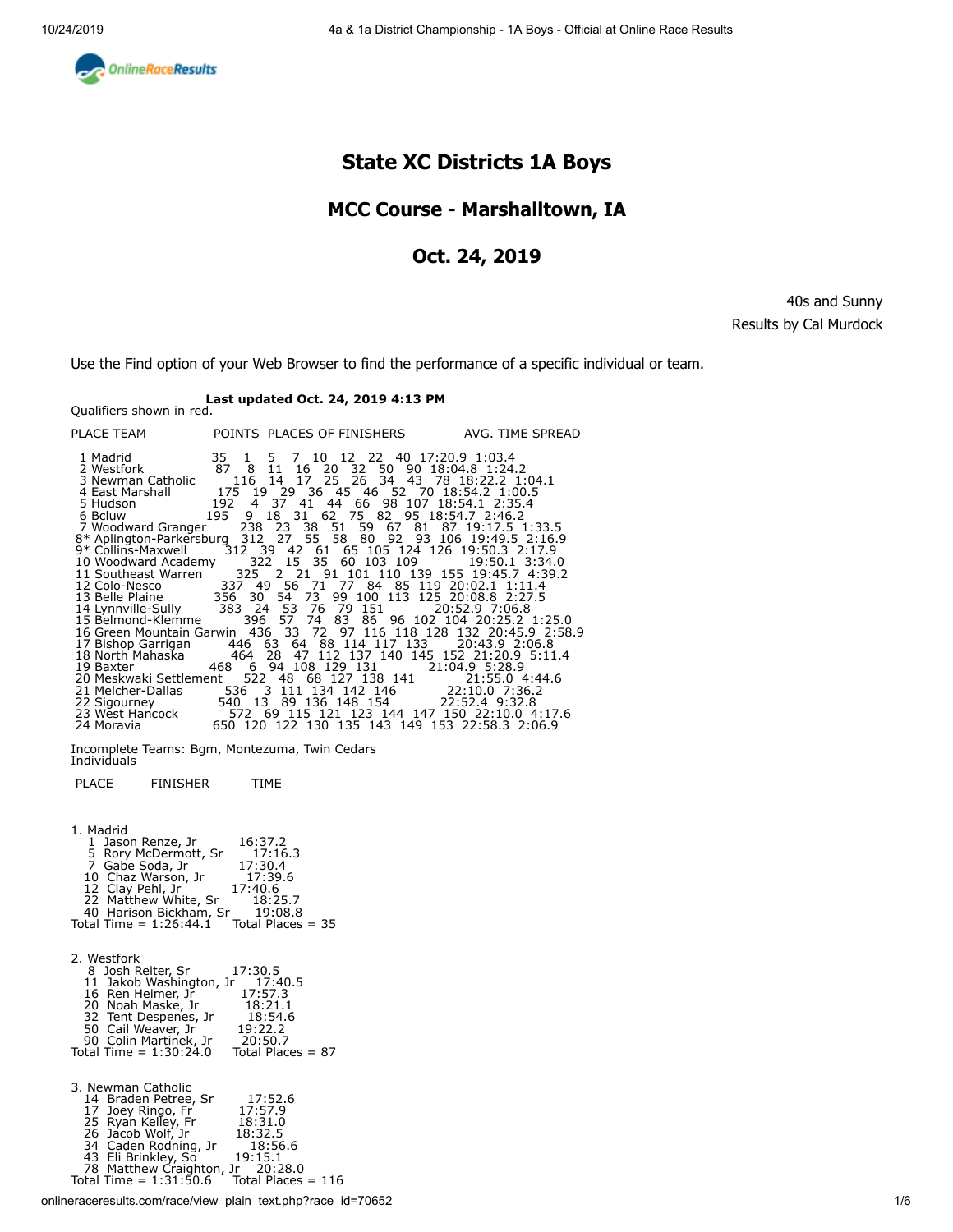4. East Marshall 19 Joseph Terrones, Fr 18:16.9 29 Patrick Rayburn, Fr 18:40.5 36 Korbin Seth, Sr<sup>'</sup> 18:59.1<br>45 Hunter Hughlette, So 19:17.0<br>46 Brock Curtis, Fr 19:17.4<br>52 Kordell Negrete, So 19:22.7 45 Hunter Hughlette, So 46 Brock Curtis, Fr 19:17.4 52 Kordell Negrete, So 19:22.7 70 Jordan Swift, Jr 20:10.8 Total Time = 1:34:30.9 Total Places = 175 5. Hudson 4 Sam Hansen, Jr 17:13.5 37 Jerin Ugrin, Sr 19:01.6 41 Lane Rogers, Fr 19:09.8 44 Ryan Peck, Fr 19:16.4 66 Drew Hansen, Fr 19:48.9 98 Jackson Selenke, Sr 21:02.5 107 Jake Burgett, Sr 21:27.4 Total Time = 1:34:30.2 Total Places = 192 6. Bcluw 9 Ruben Montoya, Sr 17:34.1 18 Henry Kaisand, So 18:06.3 31 Treye Teske, Sr 18:49.6 62 Carter Kemp, Fr 19:43.0 75 Alex Crompton, Sr 20:20.2 82 Dawson Kitzman, Jr 20:32.8 95 Cayden McLeland, Fr 20:59.5 Total Time = 1:34:33.2 Total Places = 195 7. Woodward Granger 23 Dylan Steele, Sr 18:26.0 38 Carsten Wright, Fr 19:02.7 51 Alex Bice, Sr 19:22.7 59 Jack Grell, Sr 19:36.4 67 Caleb Jones, Sr 19:59.5 81 Xavier Ibarra, Jr 20:31.0 87 Kaya Bowlsby, Sr 20:43.9 Total Time = 1:36:27.3 Total Places = 238 8\*. Aplington-Parkersburg<br>27 Miguel Latas Chico, Sr 18:35.5<br>55 Christian Eilers, Jr 19:34.1<br>58 Riley Oberhauser, Sr 19:35.1<br>80 Carson Weichers, Sr 20:30.5<br>92 Devin Bernard, So 20:52.3<br>93 Roman Harbaugh, Fr 20:53.0<br>106 Gan 9\*. Collins-Maxwell<br>
39 Kyle Vanderwal, Jr  $19:05.6$ <br>
42 Joshua Sievert, So  $19:12.3$ <br>
61 Ethan Haus, Fr  $19:41.1$ <br>
65 Daniel Klein, Sr  $19:48.7$ <br>
105 Hunter Lee, Fr  $21:23.4$ <br>
124 Carter Merryman, Jr  $22:30.7$ <br>
126 Carte 10. Woodward Academy 15 Tajhon Cayou, Jr 17:54.3 35 Joseph McGuire, Jr 18:58.4 60 Hunter Phillips, So 19:37.1 103 Steven Williams, Sr 21:12.0 109 Robert Arroyave, Fr 21:28.3 Total Time = 1:39:10.1 Total Places = 322 11. Southeast Warren 2 Randy Jimenez, Jr 16:51.4 21 Ronan Jimenez, Fr 18:23.1 91 Kole Hoch, Sr 20:52.2 101 Joe Schall, Fr 21:11.0 110 Michael Geelan, Jr 21:30.6 139 Cole Fisher, So 23:32.9 155 Cameron Dittmer, So 28:03.9 Total Time = 1:38:48.3 Total Places = 325 12. Colo-Nesco 49 Jacob Reischauer, Jr 19:22.1<br>56 Chevy Dunlap, Jr 19:34.2<br>71 Ben Rouse, So 20:13.0<br>77 Luke Hill, Sr 20:27.6<br>84 Brighton Clatt, Sr 20:33.4<br>85 Ryan Wonders, Jr 21:57.4<br>119 Shawn Gilbert, Sr 21:57.4 85 Ryan Wonders, Jr 20:35.1<br>119 Shawn Gilbert, Sr 21:57.4<br>Total Time = 1:40:10.3 Total Places = 337 13. Belle Plaine 30 Gerard Smith, Sr 18:41.8 54 Ethan Argo, Fr 19:32.5 73 Jack Simpson, Jr 20:17.6 99 Jacob Kaplan, Fr 21:02.9 100 Nate Arens, Fr 21:09.2 113 Jackson Tegeler, Jr 21:33.5 125 Keaton Parrott, Fr 22:32.7 Total Time = 1:40:44.0 Total Places = 356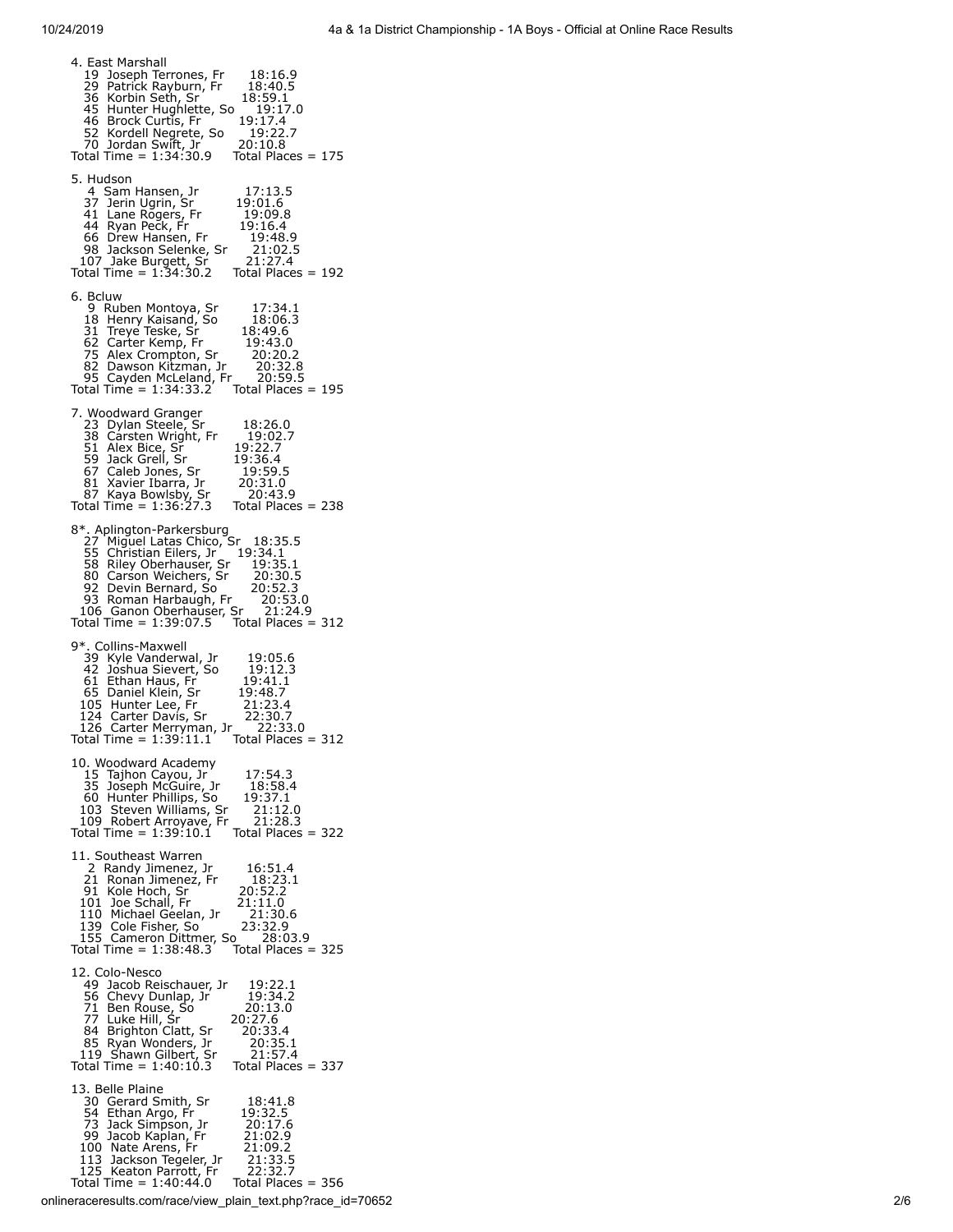| 14. Lynnville-Sully<br>24 James Gruver, Fr<br>18:26.5<br>E3 Gentry Walston, Fr<br>76 Zach Morningstar, Fr<br>79 Mason Jansen, Jr<br>151 Evan Fikse, Fr<br>19:31.4<br>20:23.6<br>20:29.5<br>25:33.3<br>Total Time = $1:44:24.3$<br>Total Places = 383                                                                                                                                   |
|----------------------------------------------------------------------------------------------------------------------------------------------------------------------------------------------------------------------------------------------------------------------------------------------------------------------------------------------------------------------------------------|
| 15. Belmond-Klemme<br>57 Isaac Swenson, Fr<br>19:35.0<br>24 Neison Garay, So<br>83 Caden Sifert, Sr<br>86 Logan Coady, Fr<br>96 Jose Andrade, Fr<br>102 Cooper Sifert, So<br>104 Cohen Sifert, So<br>1147:me = 1:42:05<br>20:19.9<br>20:32.9<br>20:38.1<br>21:00.0<br>21:11.2<br>21:14.9<br>Total Time = $1:42:05.9$<br>Total Places = 396                                             |
| 16. Green Mountain Garwin<br>18:56.3<br>33 Cameron Spurlin, Jr<br>33 Cabe Zielstorf, So<br>72 Gabe Zielstorf, So<br>97 Noah Teske, Fr<br>116 Abe Dieleman, So<br>118 Nick Collins, Jr<br>128 Jarret Hornberg, Fr<br>132 Preston Jones, So<br>132 Preston Jones, So<br>20:15.2<br>21:00.3<br>21:42.2<br>21:55.2<br>22:36.7<br>22:58.4<br>Total Time = $1:43:49.2$<br>Total Places = 436 |
| 17. Bishop Garrigan<br>63 Gavin Swift, Fr<br>19:44.1<br>64 Quinn Swift, So<br>88 Austin VonBank, Jr<br>88 Austin VonBank, Jr<br>114 Xander Darling, So<br>117 Joseph Bonnsteter, Jr<br>133 Saben Meraz, So<br>Total Time = 1:43:39.5 Tot<br>19:44.1<br>20:44.2<br>21:36.2<br>21:50.9<br>22:59.4<br>Total Places = $446$                                                                |
| 18. North Mahaska<br>10. ivolui irialista<br>28 Isaac Knockel, Sr<br>47 Lane Harmon, Fr<br>112 Cole Wilkin, Sr<br>137 Garrett Lamb, So<br>145 Jace Bass, Fr<br>152 Brady Sterling, Jr<br>Total Time = 1:46:44.3<br>18:37.1<br>19:19.1<br>21:32.2<br>23:27.5<br>23:48.4<br>24:25.0<br>25:34.8<br>Total Places = 464                                                                     |
| 19. Baxter<br>17:23.4<br>19. Buchen<br>6 Logan Berg, Sr<br>94 Sean Finch, Jr<br>108 William Hitchler, Sr<br>129 Jaleen Porter, Jr<br>131 Christian Brandt, Sr<br>Total Time = 1:45:24.5<br>20:59.3<br>21:27.7<br>22:41.8<br>22:52.3<br>Total Places = $468$                                                                                                                            |
| 20. Meskwaki Settlement<br>19:20.5<br>48 Davyin Guevera, So<br>68 Zayton Weineger, So<br>20:01.8<br>127 Hagee Jefferson, So 22:35.1<br>138 Donovan Slick-Driscoll, Fr23:32.4<br>$141$ Banks Rayvon, Fr $24:05.0$<br>Total Time = 1:49:34.8 Total Places = 522                                                                                                                          |
| 21. Melcher-Dallas<br>3 Emery Sage, Sr<br>111 Tyler Hartman, Sr<br>17:12.7<br>21:30.6<br>23:12.3<br>134 Brady Parker, Sr<br>142 Jacob Russell, Jr<br>146 Chase Ripperger, Fr<br>Total Time = 1:50:49.6<br>24:05.2<br>24:48.8<br>Total Places = $536$                                                                                                                                   |
| 22. Sigourney<br>13 Mason Moore, Jr<br>89 Jake Ives, Sr<br>136 Levi Dehne, Fr<br>148 Maltese Thomas, Jr<br>154 Zack Ives, Fr<br>Total Time = 1:54:21.9<br>17:44.9<br>20:50.3<br>23:24.8<br>25:04.3<br>27:17.6<br>Total Places $= 540$                                                                                                                                                  |
| 23. West Hancock<br>20:05.2<br>69 Collin Ford, So<br>115 Nate Moore, So<br>121 Ty Piper, So<br>123 Cooper Eded, Fr<br>21:42.1<br>22:17.4<br>22:22.2<br>144 Riley Hanson, Fr 24:22.8<br>147 Derek Oberhelman, So 24:52.1<br>150 Cody Piper, Jr 25:20.2<br>151 Time - 1:50:49 7 Total Picces -<br>Total Time $= 1:50:49.7$<br>Total Places = 572                                         |
| 24. Moravia<br>120 Matthew Seals, Fr<br>22:09.2<br>22:18.1<br>122 Carson Brown, Jr<br>22:47.3<br>23:20.8<br>130 Chace Hamilton, Jr.<br>135 Brody Robison, So<br>143 Alex Benjamin, Sr<br>149 Keeton Ellison, Fr<br>153 Cole Hamilton, Fr<br>24:16.1<br>25:11.8<br>26:15.0                                                                                                              |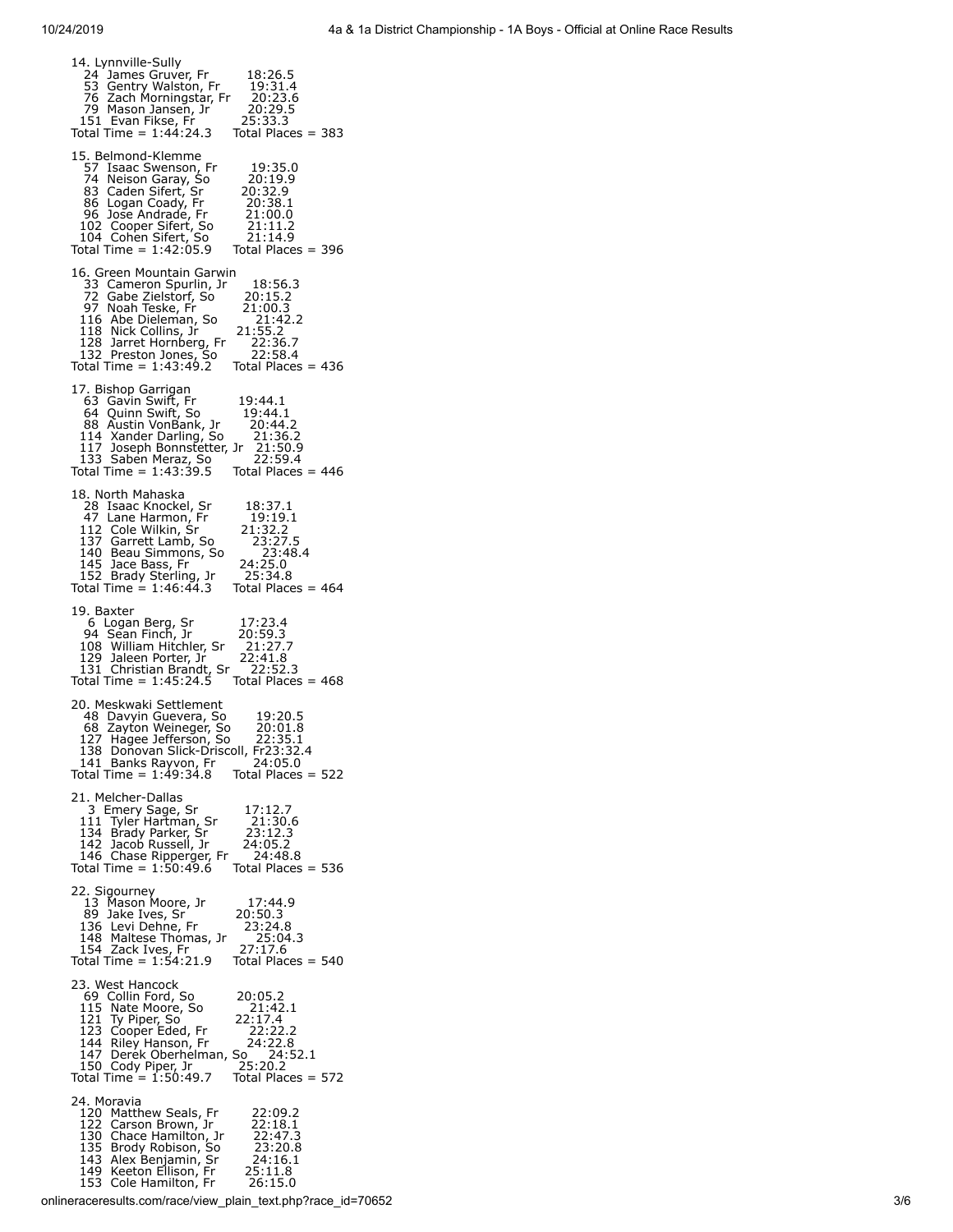<span id="page-3-0"></span>

| <b>lop</b>                  | Total Time = $1:54:51.5$ Total Places = 650                                                                                                                                                                                                         |                                                                      |                                                                                                                                                                                                 |
|-----------------------------|-----------------------------------------------------------------------------------------------------------------------------------------------------------------------------------------------------------------------------------------------------|----------------------------------------------------------------------|-------------------------------------------------------------------------------------------------------------------------------------------------------------------------------------------------|
| 1                           | 1<br>Jason Renze, Jr<br>2 Randy Jimenez, Jr<br>3 Emery Sage, Sr                                                                                                                                                                                     | 16:37.2<br>16:51.4<br>17:12.7                                        | Madrid<br>Southeast Warren<br>Melcher-Dallas                                                                                                                                                    |
| 2345678                     | 4 Sam Hansen, Jr<br>3 Sam Hansen, Jr<br>5 Rory McDermott, Sr<br>5 Rory McDermott, Sr<br>6 Logan Berg, Sr<br>7 Gabe Soda, Jr<br>8 Josh Reiter, Sr<br>17:30.4 Madrid<br>8 Josh Reiter, Sr<br>17:30.5 Westfork<br>17:30.5 Westfork<br>17:30.5 Westfork | 17:16.3 Madrid                                                       | Hudson                                                                                                                                                                                          |
| 9<br>10                     | 9 Ruben Montoya, Sr<br>10 Chaz Warson, Jr                                                                                                                                                                                                           | 17:34.1 Bcluw<br>17:39.6 Madrid                                      | Madrid                                                                                                                                                                                          |
| 11<br>12<br>13              | 11 Jakob Washington, Jr 17:40.5 Westfork<br>12 Clay Pehl, Jr                                                                                                                                                                                        | 17:40.6 Madrid                                                       |                                                                                                                                                                                                 |
| 14<br>15<br>16              | 17:40.6 Madrid<br>17:40.6 Madrid<br>17:52.6 Newman Catholic<br>17:52.6 Newman Catholic<br>15 Tajhon Cayou, Jr 17:54.3 Woodward Acader<br>16 Ren Heimer, Jr 17:57.3 Westfork                                                                         |                                                                      | Woodward Academy                                                                                                                                                                                |
| 17<br>18<br>19              | 17 Joey Ringo, Fr<br>18 Henry Kaisand, So<br>19 Joseph Terrones, Fr<br>20 Noah Maske, Jr                                                                                                                                                            | 17:57.9 Newmar<br>18:06.3 Bcluw<br>18:16.9 East M<br>18:21.1 Westfol | Newman Catholic<br>East Marshall                                                                                                                                                                |
| 20<br>21<br>22<br>23        | 21 Ronan Jimenez, Fr<br>22 Matthew White, Sr<br>23 Dylan Steele, Sr                                                                                                                                                                                 | 18:23.1<br>18:25.7<br>18:26.0                                        | Westfork<br>Southeast Warren<br>Madrid<br>Woodward Granger                                                                                                                                      |
| 24<br>25<br>26              | 24 James Gruver, Fr<br>25 Ryan Kelley, Fr<br>26 Jacob Wolf, Jr                                                                                                                                                                                      | 18:26.5<br>18:31.0                                                   | Lynnville-Sully<br>Newman Catholic<br>18:32.5 Newman Catholic                                                                                                                                   |
| 27<br>28<br>29              | 27 Miguel Latas Chico, Sr 18:35.5<br>28 Isaac Knockel, Sr 18:37.1<br>29 Patrick Rayburn, Fr 18:40.5 East Marshall<br>30 Gerard Smith, Sr 18:40.5 East Marshall                                                                                      |                                                                      | Aplington-Parkersburg<br>North Mahaska                                                                                                                                                          |
| 30<br>31<br>32<br>33        | Brydon Henning, Jr<br>31 Treye Teske, Sr                                                                                                                                                                                                            | 18:49.6<br>18:49.6                                                   | Montezuma<br><b>Bcluw</b>                                                                                                                                                                       |
| 34<br>35<br>36              |                                                                                                                                                                                                                                                     |                                                                      | 32 Tent Despenes, Jr 18:54.6 Westfork<br>33 Cameron Spurlin, Jr 18:56.3 Green Mountain Garwin<br>34 Caden Rodning, Jr 18:56.6 Newman Catholic<br>35 Joseph McGuire, Jr 18:58.4 Woodward Academy |
| 37<br>38<br>39<br>40        | 36 Korbin Seth, Sr<br>37 Jerin Ugrin, Sr<br>38 Carsten Wright, Fr<br>Brayden Stockman, Jr                                                                                                                                                           | 19:01.6 Hudson<br>19:03.3                                            | 18:59.1 East Marshall<br>19:02.7 Woodward Granger<br>Montezuma                                                                                                                                  |
| 41<br>42<br>43              | 39 Kyle Vanderwal, Jr<br>بي المستحدين<br>40 Harison Bickham, Sr<br>41 Lane Pessite C<br>41 Lane Rogers, Fr                                                                                                                                          | 19:05.6<br>19:08.8<br>19:09.8                                        | Collins-Maxwell<br>Madrid<br>Hudson                                                                                                                                                             |
| 44<br>45<br>46              | 42 Joshua Sievert, So<br>43 Eli Brinkley, So<br>44 Ryan Peck, Fr                                                                                                                                                                                    | 19:12.3<br>19:15.1 Newman<br>19:16.4 Hudson                          | Collins-Maxwell<br>Newman Catholic<br>19:17.0 East Marshall                                                                                                                                     |
| 47<br>48<br>49<br>50        | 45 Hunter Hughlette, So<br>46 Brock Curtis, Fr<br>47 Lane Harmon, Fr<br>48 Davyin Guevera, So                                                                                                                                                       | 19:20.5                                                              | 19:17.4 East Marshall<br>19:19.1 North Mahaska<br>Meskwaki Settlement                                                                                                                           |
| $\frac{51}{52}$<br>53<br>54 | 49 Jacob Reischauer, Jr<br>50 Cail Weaver, Jr<br>51 Alex Bice, Sr<br>52 Kordell Negrete, So                                                                                                                                                         | 19:22.2 Westfork                                                     | 19:22.1 Colo-Nesco<br>19:22.7 Woodward Granger                                                                                                                                                  |
| $\frac{55}{2}$<br>56        | 53 Gentry Walston, Fr<br>54 Ethan Argo, Fr<br>55 Christian Eilers, Jr                                                                                                                                                                               | 19:22.7<br>19:32.5<br>19:34.1                                        | East Marshall<br>19:31.4 Lynnville-Sully<br>Belle Plaine<br>Aplington-Parkersburg                                                                                                               |
| 57<br>58<br>59<br>60        | 56 Chevy Dunlap, Jr<br>57 Isaac Swenson, Fr<br>58 Riley Oberhauser, Sr                                                                                                                                                                              | 19:34.2<br>19:35.0<br>19:35.1                                        | Colo-Nesco<br>Belmond-Klemme<br>Aplington-Parkersburg                                                                                                                                           |
| 61<br>62<br>63<br>64        | 59 Jack Grell, Sr<br>60 Hunter Phillips, So<br>61 Ethan Haus, Fr<br>62 Carter Kemp, Fr                                                                                                                                                              | 19:36.4<br>19:37.1<br>19:41.1<br>19:43.0                             | Woodward Granger<br>Woodward Academy<br>Collins-Maxwell<br>Bcluw                                                                                                                                |
| 65<br>66<br>67              | 63 Gavin Swift, Fr<br>64 Quinn Swift, So<br>65 Daniel Klein, Sr                                                                                                                                                                                     | 19:44.1<br>19:44.1<br>19:48.7                                        | Bishop Garrigan<br><b>Bishop Garrigan</b><br>Collins-Maxwell                                                                                                                                    |
| 68<br>69<br>70<br>71        | 66 Drew Hansen, Fr<br>67 Caleb Jones, Sr<br>68 Zayton Weineger, So<br>69 Collin Ford, So                                                                                                                                                            | 19:48.9<br>19:59.5<br>20:01.8<br>20:05.2                             | Hudson<br>Woodward Granger<br>Meskwaki Settlement<br>West Hancock                                                                                                                               |
| 72<br>73<br>74              | 70 Jordan Swift, Jr<br>71 Ben Rouse, So<br>72<br>Gabe Zielstorf, So                                                                                                                                                                                 | 20:10.8<br>20:13.0<br>20:15.2                                        | East Marshall<br>Colo-Nesco<br>Green Mountain Garwin                                                                                                                                            |
| 75<br>76<br>77<br>78        | 73 Jack Simpson, Jr<br>74 Neison Garay, So<br>75 Alex Crompton, Sr<br>76<br>Zach Morningstar, Fr                                                                                                                                                    | 20:17.6<br>20:19.9<br>20:20.2<br>20:23.6                             | Belle Plaine<br>Belmond-Klemme<br><b>Bcluw</b><br>Lynnville-Sully                                                                                                                               |
| 79<br>80<br>81              | 77 Luke Hill, Sr<br>78 Matthew Craighton, Jr<br>79<br>Mason Jansen, Jr                                                                                                                                                                              | 20:27.6<br>20:28.0<br>20:29.5                                        | Colo-Nesco<br>Newman Catholic<br>Lynnville-Sully                                                                                                                                                |
| 82<br>83<br>84              | 80 Carson Weichers, Sr<br>81 Xavier Ibarra, Jr<br>82 Dawson Kitzman, Jr                                                                                                                                                                             | 20:30.5<br>20:31.0<br>20:32.8                                        | Aplington-Parkersburg<br><b>Woodward Granger</b><br><b>Bcluw</b>                                                                                                                                |
| 85<br>86<br>87<br>88        | 83 Caden Sifert, Sr<br>84 Brighton Clatt, Sr<br>85 Ryan Wonders, Jr<br>86 Logan Coady, Fr                                                                                                                                                           | 20:32.9<br>20:33.4<br>20:35.1<br>20:38.1                             | Belmond-Klemme<br>Colo-Nesco<br>Colo-Nesco<br>Belmond-Klemme                                                                                                                                    |
| 89<br>90<br>91              | 87<br>Kaya Bowlsby, Sr<br>88 Austin VonBank, Jr<br>89 Jake Ives, Sr                                                                                                                                                                                 | 20:43.9<br>20:44.2<br>20:50.3<br>20:50.7                             | Woodward Granger<br><b>Bishop Garrigan</b><br>Sigourney                                                                                                                                         |
| 92<br>93                    | 90 Colin Martinek, Jr<br>91<br>Kole Hoch, Sr                                                                                                                                                                                                        | 20:52.2                                                              | Westfork<br>Southeast Warren                                                                                                                                                                    |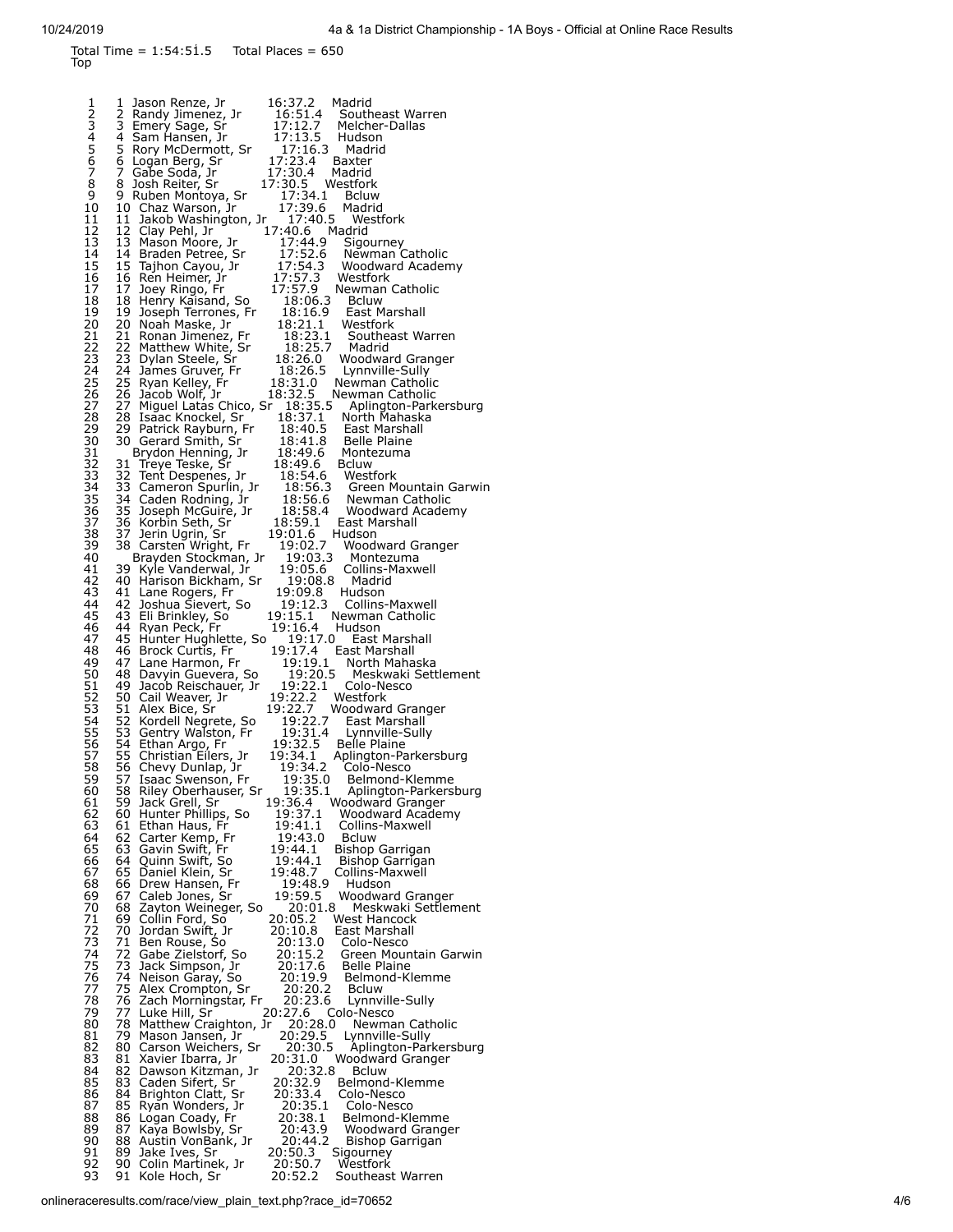| 94<br>95                               | 92<br>20:52.3<br>20:53.0<br>Devin Bernard, So<br>Aplington-Parkersburg<br>93<br>Roman Harbaugh, Fr<br>Aplington-Parkersburg                                                                                                                                                                |
|----------------------------------------|--------------------------------------------------------------------------------------------------------------------------------------------------------------------------------------------------------------------------------------------------------------------------------------------|
| 96<br>97                               | 94<br>20:59.3<br>Sean Finch, Jr<br>Baxter<br>95 Cayden McLeland, Fr<br>20:59.5<br><b>Bcluw</b>                                                                                                                                                                                             |
| 98                                     | 96<br>Jose Andrade, Fr<br>21:00.0<br>Belmond-Klemme                                                                                                                                                                                                                                        |
| 99<br>100                              | Noah Teske, Fr<br>21:00.3<br>97<br>Green Mountain Garwin<br>98<br>21:02.5<br>Jackson Selenke, Sr<br>Hudson                                                                                                                                                                                 |
| 101                                    | 99<br>21:02.9<br><b>Belle Plaine</b><br>Jacob Kaplan, Fr                                                                                                                                                                                                                                   |
| 102<br>103                             | 100 Nate Arens, Fr<br>21:09.2<br><b>Belle Plaine</b><br>101<br>21:11.0<br>Southeast Warren                                                                                                                                                                                                 |
| 104                                    | Joe Schall, Fr<br>Cooper Sifert, So<br>Steven Williams, Sr<br>-------<br>21:11.2<br>_21:12.0<br>102<br>Belmond-Klemme                                                                                                                                                                      |
| 105<br>106                             | 103<br>Woodward Academy<br>104 Cohen Sifert, So<br>21:14.9<br>Belmond-Klemme                                                                                                                                                                                                               |
| 107                                    | 105<br>21:23.4<br>Hunter Lee, Fr<br>Collins-Maxwell                                                                                                                                                                                                                                        |
| 108<br>109                             | 21:24.9<br>106<br>Ganon Oberhauser, Sr<br>Aplington-Parkersburg<br>107<br>Jake Burgett, Sr<br>21:27.4<br>Hudson                                                                                                                                                                            |
| 110                                    | 108<br>William Hitchler, Sr<br>21:27.7<br>21:28.3<br>21:30.6<br>21:30.6<br>Baxter                                                                                                                                                                                                          |
| 111<br>112                             | 109<br>Robert Arroyave, Fr<br>Woodward Academy<br>Southeast Warren                                                                                                                                                                                                                         |
| 113                                    | 110 Michael Geelan, Jr<br>111 Tyler Hartman, Sr<br>Melcher-Dallas                                                                                                                                                                                                                          |
| 114<br>115                             | 112<br>21:32.2<br>Cole Wilkin, Sr<br>North Mahaska<br>113<br>21:33.5<br>Jackson Tegeler, Jr<br><b>Belle Plaine</b>                                                                                                                                                                         |
| 116                                    | 114 Xander Darling, So<br>21:36.2<br>Bishop Garrigan                                                                                                                                                                                                                                       |
| 117<br>118                             | 115 Nate Moore, So<br>116 Abe Dieleman, 9<br>West Hancock<br>Abe Dieleman, So<br>Green Mountain Garwin                                                                                                                                                                                     |
| 119                                    | 117<br>Joseph Bonnstetter, Jr<br>Bishop Garrigan                                                                                                                                                                                                                                           |
| $\frac{120}{121}$                      | 21:42.1<br>21:42.2<br>21:50.9<br>Jr 21:55.2<br>21:57.4<br>118<br>Green Mountain Garwin<br>Nick Collins, Jr<br>119<br>Shawn Gilbert, Sr<br>Colo-Nesco                                                                                                                                       |
| 122                                    | $21:57.6$<br>22:09.2<br>Andrew Freel, So<br>Twin Cedars                                                                                                                                                                                                                                    |
| 123<br>124                             | 120<br>Matthew Seals, Fr<br>Ty Piper, So<br>Carson Brown, Jr<br>Moravia<br>22:17.4<br>West Hancock                                                                                                                                                                                         |
| 125                                    | 121 Ty Piper, So<br>122 Carson Brown, J<br>123 Cooper Eded, Fr<br>22:18.1<br>22:22.2<br>Moravia                                                                                                                                                                                            |
| 126<br>127                             | West Hancock<br>22:30.7<br>Collins-Maxwell                                                                                                                                                                                                                                                 |
| 128                                    | 124 Carter Davis, Sr<br>125 Keaton Parrott, Fr<br>22:32.7<br><b>Belle Plaine</b>                                                                                                                                                                                                           |
| 129                                    | 123 Nearun Farius, Fr<br>127 Hagee Jefferson, So<br>128 Jarret Hornberg, Fr<br>129 Jaleen Porter, Jr<br>-2.:32.:3<br>  22:33.0<br>  22:35.1<br>  22:36.7<br>Collins-Maxwell<br>Meskwaki Settlement                                                                                         |
| $\frac{150}{131}$<br>$\frac{132}{132}$ | Green Mountain Garwin<br>22:41.8                                                                                                                                                                                                                                                           |
| 133                                    | Baxter<br>22:47.3<br>130 Chace Hamilton, Jr<br>Moravia                                                                                                                                                                                                                                     |
| 134                                    | 22:47.4<br>Haris Nasir, Jr<br>Bgm<br>22:51.4<br>Montezuma                                                                                                                                                                                                                                  |
| $\frac{135}{136}$<br>$\frac{137}{132}$ | Colton Benson, Fr<br>Baxter                                                                                                                                                                                                                                                                |
| 138                                    | Colton Denson,<br>131 Christian Brandt, Sr<br>132 Preston Jones, So<br>133 Saben Meraz, So<br>133 Saben Meraz, So<br>134 Brady Parker, Sr<br>135 Brody Robison, So<br>136 Levi Dehne, Fr<br>136 Levi Dehne, Fr<br>137 Garrett Lamb, So<br>23:2<br>Green Mountain Garwin<br>Bishop Garrigan |
| 139                                    | Melcher-Dallas                                                                                                                                                                                                                                                                             |
| 140<br>141                             | Moravia<br>Sigourney                                                                                                                                                                                                                                                                       |
| 142                                    | North Mahaska                                                                                                                                                                                                                                                                              |
| 143<br>144                             | Meskwaki Settlement<br>Southeast Warren                                                                                                                                                                                                                                                    |
| 145                                    | North Mahaska                                                                                                                                                                                                                                                                              |
| 146<br>147                             | 141<br>24:05.0<br>Banks Rayvon, Fr<br>Meskwaki Settlement<br>142<br>24:05.2<br>Jacob Russell, Jr<br>Melcher-Dallas                                                                                                                                                                         |
| 148                                    | 24:14.7<br>Bgm                                                                                                                                                                                                                                                                             |
| 149<br>150                             | Kayden Heishman, So<br>8 Alex Benjamin, Sr<br>1 Riley Hanson, Fr<br>143<br>24:16.1<br>Moravia<br>144<br>West Hancock                                                                                                                                                                       |
| 151                                    | 24:22.8<br>24:25.0<br>145<br>Jace Bass, Fr<br>North Mahaska                                                                                                                                                                                                                                |
| 152<br>153                             | 146<br>24:48.8<br>Chase Ripperger, Fr<br>Melcher-Dallas<br>147 Derek Oberhelman, So<br><b>West Hancock</b>                                                                                                                                                                                 |
| 154                                    | 24:52.1<br>25:04.3<br>Sigourney<br>148 Maltese Thomas, Jr                                                                                                                                                                                                                                  |
|                                        | 149 Keeton Ellison, Fr<br>25:11.8<br>Moravia<br>West Hancock                                                                                                                                                                                                                               |
| 155<br>156<br>157<br>157               | 150 Cody Piper, Jr<br>151 Evan Fikse, Fr<br>152 Brady Sterling<br>25:20.2<br>25:33.3<br>25:34.8<br>Lynnville-Sully                                                                                                                                                                         |
| 158<br>159                             | Brady Sterling, Jr<br>North Mahaska<br>153<br>Cole Hamilton, Fr<br>26:15.0<br>Moravia                                                                                                                                                                                                      |
| 160                                    | 26:19.5<br>Andrew Harrington, Fr<br>Moravia                                                                                                                                                                                                                                                |
| 161<br>162                             | 154 Zack Ives, Fr<br>155 Cameron Dittmer, So<br>27:17.6<br>Sigourney<br>28:03.9<br>Southeast Warren                                                                                                                                                                                        |

Return to [home page.](http://onlineraceresults.com/race/main.html)



#### **© 1999 - 2019 The End Result Company LLC**

[OnlineRaceResults.com](http://endresultcompany.com/) is a service of The End Result Company LLC

s3 - 4e7dbdd - lo - s3/p1

Free Support Services for Event Organizers: